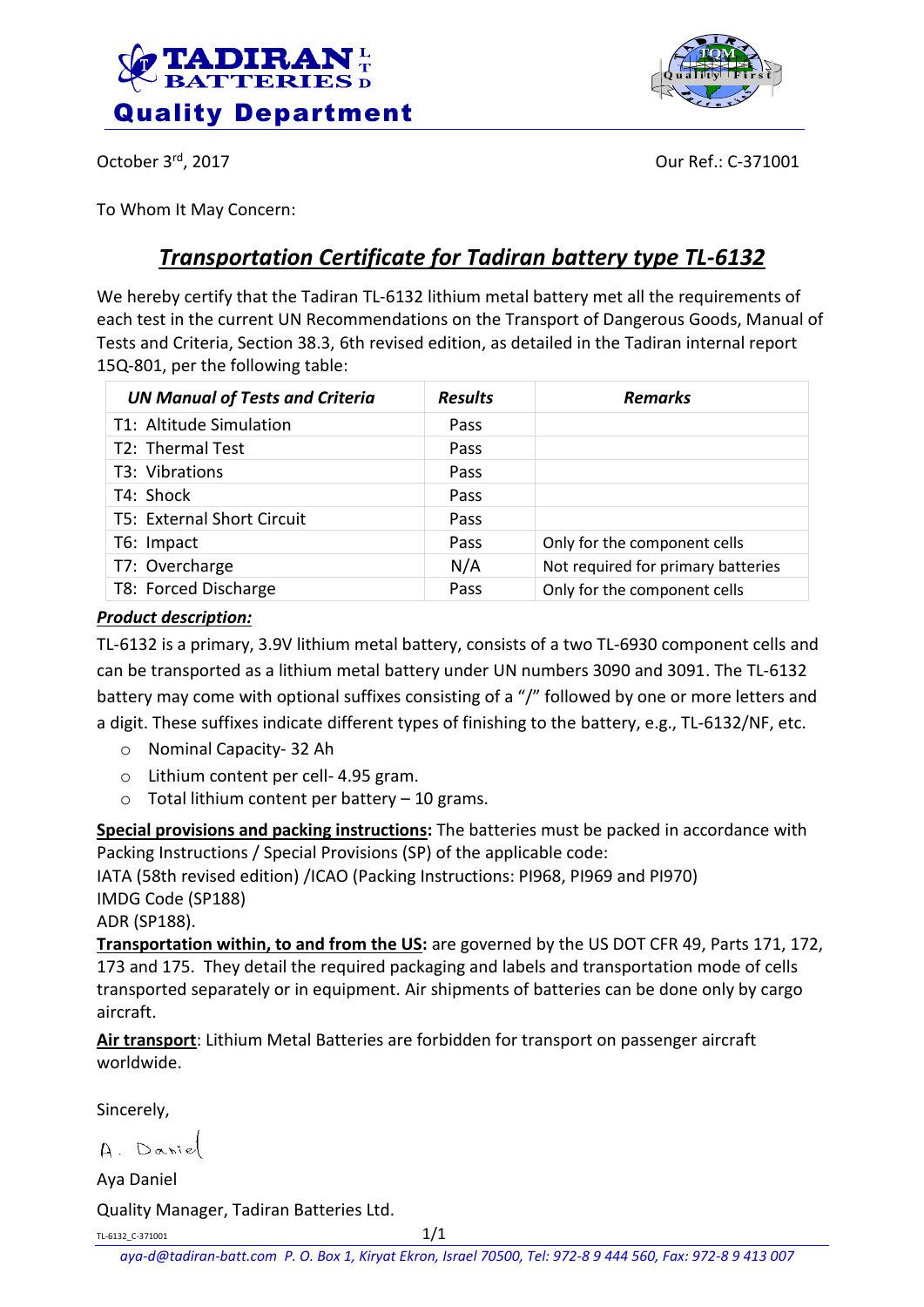





# **Lithium Battery Information Sheet**

## **Section 1: Identification**

Products Name: Primary (non-rechargeable) Lithium metal Thionyl Chloride (Li/SOCl<sub>2</sub>) cells and batteries. Cells include the models of TL, TLH, and TLL, 3.6V series.

This Battery Information Sheet covers the the above models: 2100, 2134, 2135, 2137, 2150, 2155, 2186, 2200, 2300, 2450, 4902, 4903, 4920, 4930, 4934, 4935, 4937, 4940, 4951, 4955, 4986, 5101, 5104, 5113, 5114, 5134, 5135, 5137, 5151, 5155, 5186, 5233, 5242, 5276, 5293, 5315, 5902, 5903, 5920, 5930, 5934, 5935, 5937, 5940, 5955, 6132, 7902, 7955, 7903, 7920, 7930, 7937, 8902, 8955, 8903, 8920, 8930, and 8937 with all their finishing versions and batteries assembled from them, denoted by "/" followed by letters or digits.

| <b>Manufacturer Name:</b> | Tadiran, US office address-2001 Marcus Avenue, Suite 125E, Lake<br>Success, NY 11040. |
|---------------------------|---------------------------------------------------------------------------------------|
| US office address:        | 2001 Marcus Avenue, Suite 125E, Lake Success, NY 11040                                |
|                           | Emergency Telephone No: CHEMTREC: 1-800-424-9300                                      |

Tel. for information: 1-516-621-4980

### **Section 2: Hazards Identification**

The Lithium Thionyl chloride batteries described in this Battery Information Sheet are hermetically sealed units, which are not hazardous when used according to the recommendations of the manufacturer.

Under normal condition of use of the batteries, the electrode materials and the liquid electrolyte they contained are non-reactive provided the battery integrity is maintained. Risk of exposure exists only in case of mechanical, electrical or thermal abuse. Thus the batteries should not short circuit, recharge, puncture, incinerate, crush, immerse in water, force discharge, or expose to temperatures above the temperature range of the cell or battery. In these cases there is risk of fire or explosion.

#### **Protection from charging:**

Whenever lithium batteries are not the single power source in a circuit, Whenever lithium batteries are not the single power source in a circuit, the measures recommended by Underwriters Laboratories are relevant. The relevant protection means should be recommended/approved by TADIRAN.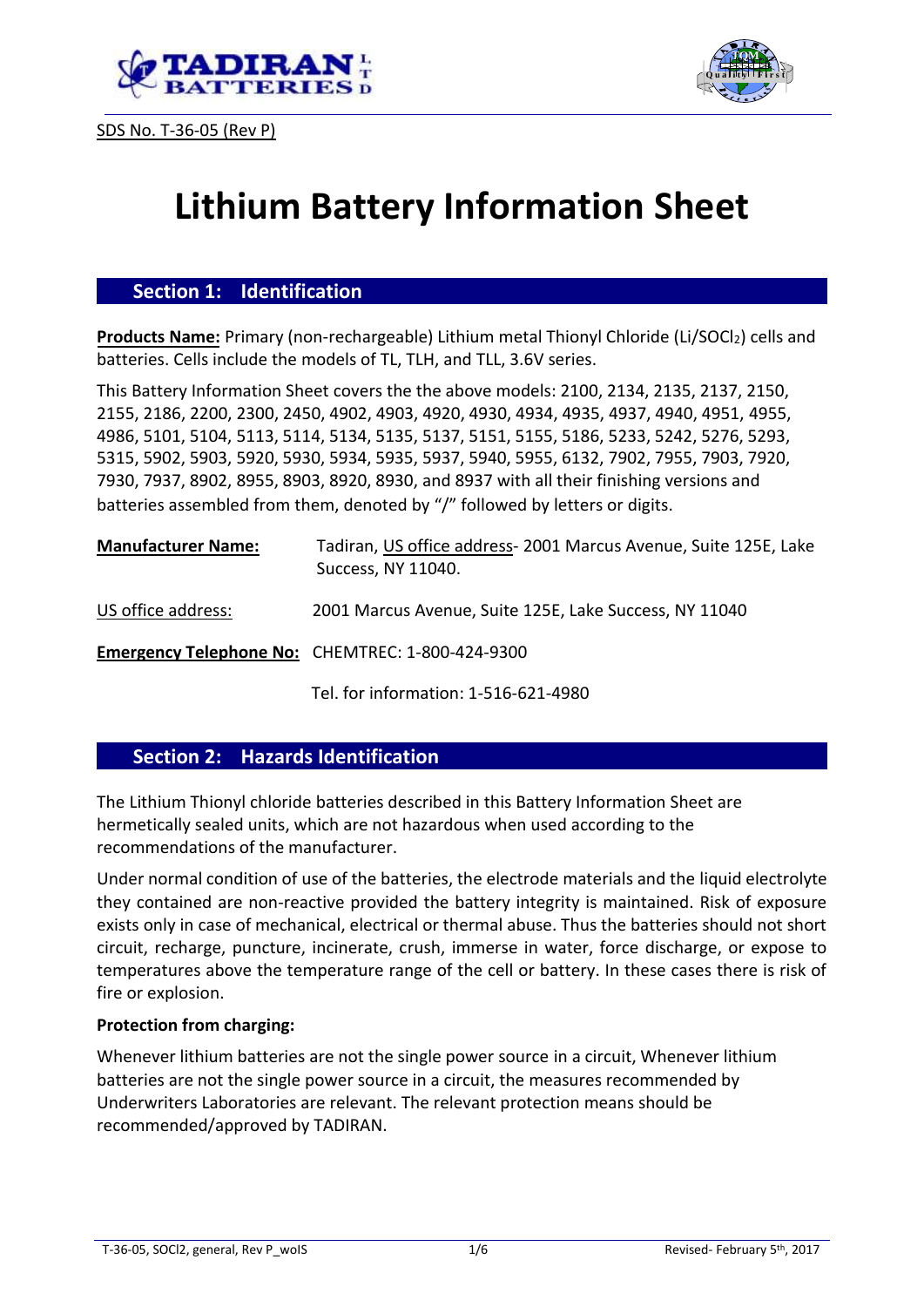



## **Section 3: Composition/Information on Ingredients**

| Component                              | <b>CAS</b><br><b>Number</b> | %       | <b>GHS Code</b> | <b>ACGIH (TLV)*</b>           |
|----------------------------------------|-----------------------------|---------|-----------------|-------------------------------|
| Lithium Metal (Li)                     | 7439-93-2                   | < 5%    | GHS02,<br>GHS05 | Not Established               |
| Thionyl Chloride (SOCl2)               | 7719-09-7                   | $<$ 47% | GHS05,<br>GHS06 | $0.2$ ppm                     |
| Carbon (C)                             | 7440-44-0                   | $< 6\%$ | GHS05,<br>GHS08 | $3.5 \text{ mg/m}$            |
| Aluminum Chloride (AlCl <sub>3</sub> ) | 7446-70-0                   | < 5%    | GHS07           | 2 mg/m3 (Al salt,<br>soluble) |
| Lithium Chloride (LiCl)                | 7447-41-8                   | $<$ 2%  |                 | <b>Not Established</b>        |
| Glass                                  |                             | <1%     |                 | Not Established               |
| <b>PVC</b>                             | 9002-86-2                   | <1%     |                 | Not Established               |
| <b>PTFE</b>                            | 9002-84-0                   | <1%     |                 | Not Established               |
| Steel, nickel, and inert<br>components |                             | balance |                 |                               |

*\* TLV- Threshold Limit Value is personal exposure limits determined by ACGIH (American Council of Governmental Industrial Hygienists).*

*IMPORTANT NOTE: The above levels are not anticipated under normal use conditions.*

## **Section 4: First aid measures**

In case of battery rupture, explosion, or major leakage, evacuate personnel from contaminated area and provide good ventilation to clear out corrosive fumes, gases or the pungent odor. Seek immediate medical attention.

**Eyes** - First rinse with plenty of water for 15 minutes (remove contact lenses if easily possible), and then seek medical attention.

**Skin** - Remove contaminated clothes and rinse skin with plenty of water or shower for 15 min. Refer to medical attention.

**Inhalation** - Remove to fresh air, rest, and half-upright position, use artificial respiration if needed, and refer to medical attention.

**Ingestion** - rinse mouth, DO NOT induce vomiting, give plenty of water to drink, and refer to medical attention.

| <b>Section 5: Fire - fighting measures</b> |    |              |           |  |
|--------------------------------------------|----|--------------|-----------|--|
| <b>FLASH POINT:</b>                        | ΝA | LOWER (LEL): | ΝA        |  |
| <b>FLAMMABLE LIMIT IN AIR:</b>             | ΝA | UPPER (LEL): | <b>NA</b> |  |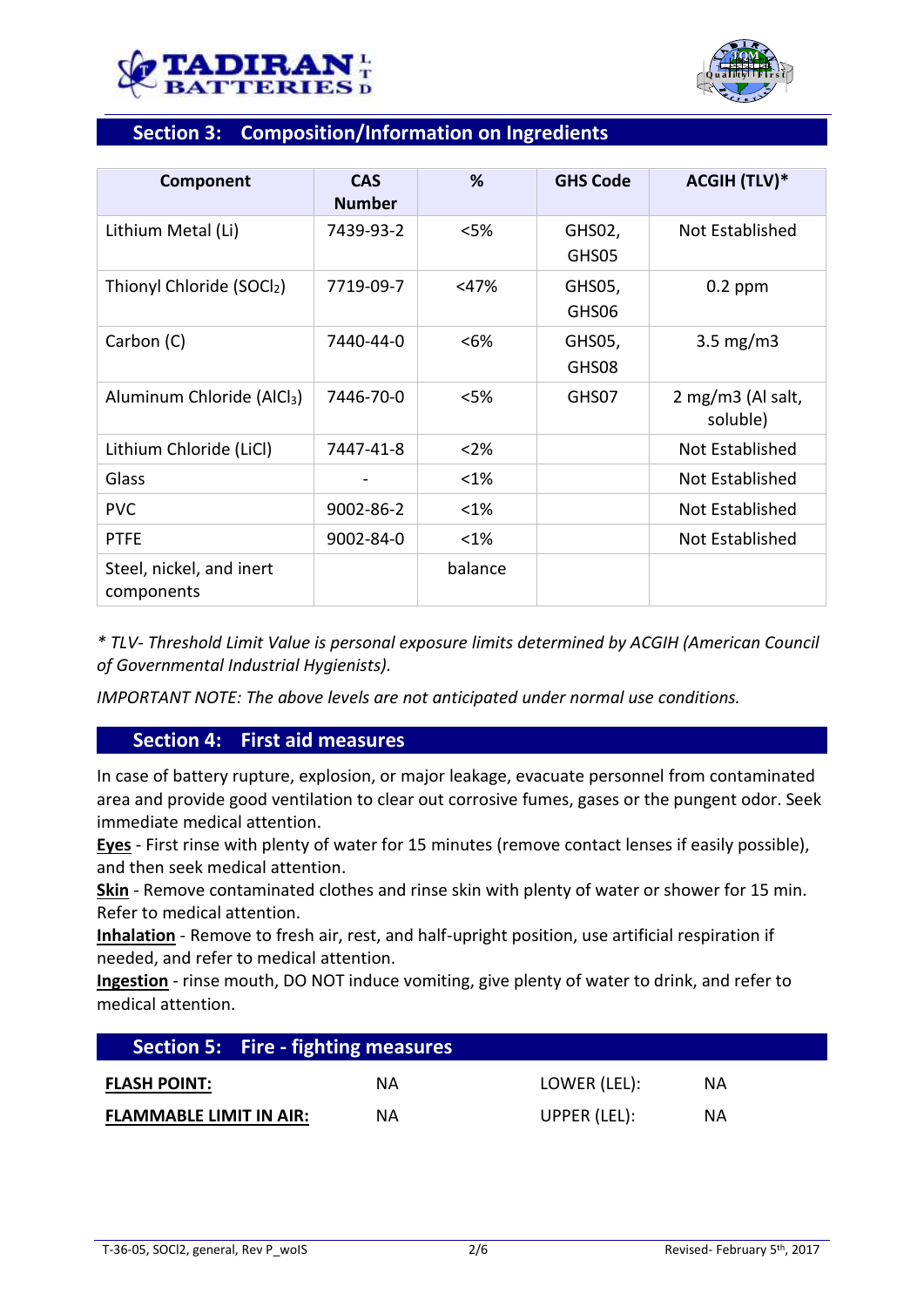



## **EXTINGUISHING MEDIA:**

1. Lith- X (Class D extinguishing media) is the **only** effective on fires involving a few lithium batteries. If the cells are directly involved in a fire **DO NOT USE:** WATER, SAND, CO<sub>2</sub>, HALON, and DRY POWDER OR SODA ASH EXTINGUISHERS.

2. If the fire is in adjacent area and the cells that are either packed in their original containers or unpacked, the fire can be fought based on fueling material, e.g., paper and plastic products. In these cases the use of copious amounts of **cold** water is effective extinguishing media. Storage area may also employ sprinkler system with cold water.

## **AUTO-IGNITION:** NA

**SPECIAL FIRE FIGHTING PROCEDURES:** Wear self-contained breathing apparatus to avoid breathing of irritant fumes (NIOSH approved SCBA & full protective equipment). Wear protective clothing and equipment to prevent body contact with electrolyte solution.

Fire may be fought, but only from safe fire-fighting distance. Evacuate all persons from immediate area of fire.

**UNUSUAL EXPLOSION AND FIRE EXPLOSION:** Battery may explode when subject to: excessive heat (above 150<sup>o</sup>C), recharged, over-discharged (discharge below 0V), punctured and crushed. During thermal decomposition generation of chlorine  $(Cl<sub>2</sub>)$ , hydrogen chloride (HCl), and sulfur dioxide  $(SO<sub>2</sub>)$  can be formed.

## **Section 6: Accidental release measures**

**PROCEDURES TO CONTAIN AND CLEAN UP LEAKS OR SPILLS**: The material contained within the battery would only be released under abusive conditions.

In the event of battery rapture and leakage: contain the spill while wearing proper protective clothing and ventilate the area. Then, cover with sodium carbonate ( $Na<sub>2</sub>CO<sub>3</sub>$ ) or 1:1 mixture of soda ash and slaked lime. Keep away from water, rain, and snow. Placed in approved container (after cooling if necessary) and disposed according to the local regulations.

NEUTRALIZING AGENTS: Sodium carbonate (Na<sub>2</sub>CO<sub>3</sub>) or 1:1 mixture of soda ash and slaked lime.

WASTE DISPOSAL METHOD: Product decomposed by water must be neutralized. if sufficiently diluted, it may be added to waste water if it is sufficiently diluted.

PRECAUTIONS IN HANDLING AND STORAGE: avoid short-circuiting, over-charging and heating to high temperatures. Store the batteries in dry and cool area and keep container dry and tightly closed in well-ventilated area. Store cells away from food and drink.

OTHER PRECAUTIONS; Never attempt to disassemble, machine, or otherwise modify batteries or injury may result.

## **Section 7: Handling and Storage**

The batteries should not be opened, destroyed or incinerate, since they may leak or rupture and release to the environment the ingredients that they normally contained in the hermetically sealed container.

**HANDLING-** Do not short circuit terminals, or expose to temperatures above the temperature rating of the battery, over charge the battery, forced over-discharge (voltage below 0.0V), throw to fire.

Do not crush or puncture the battery, or immerse in liquids.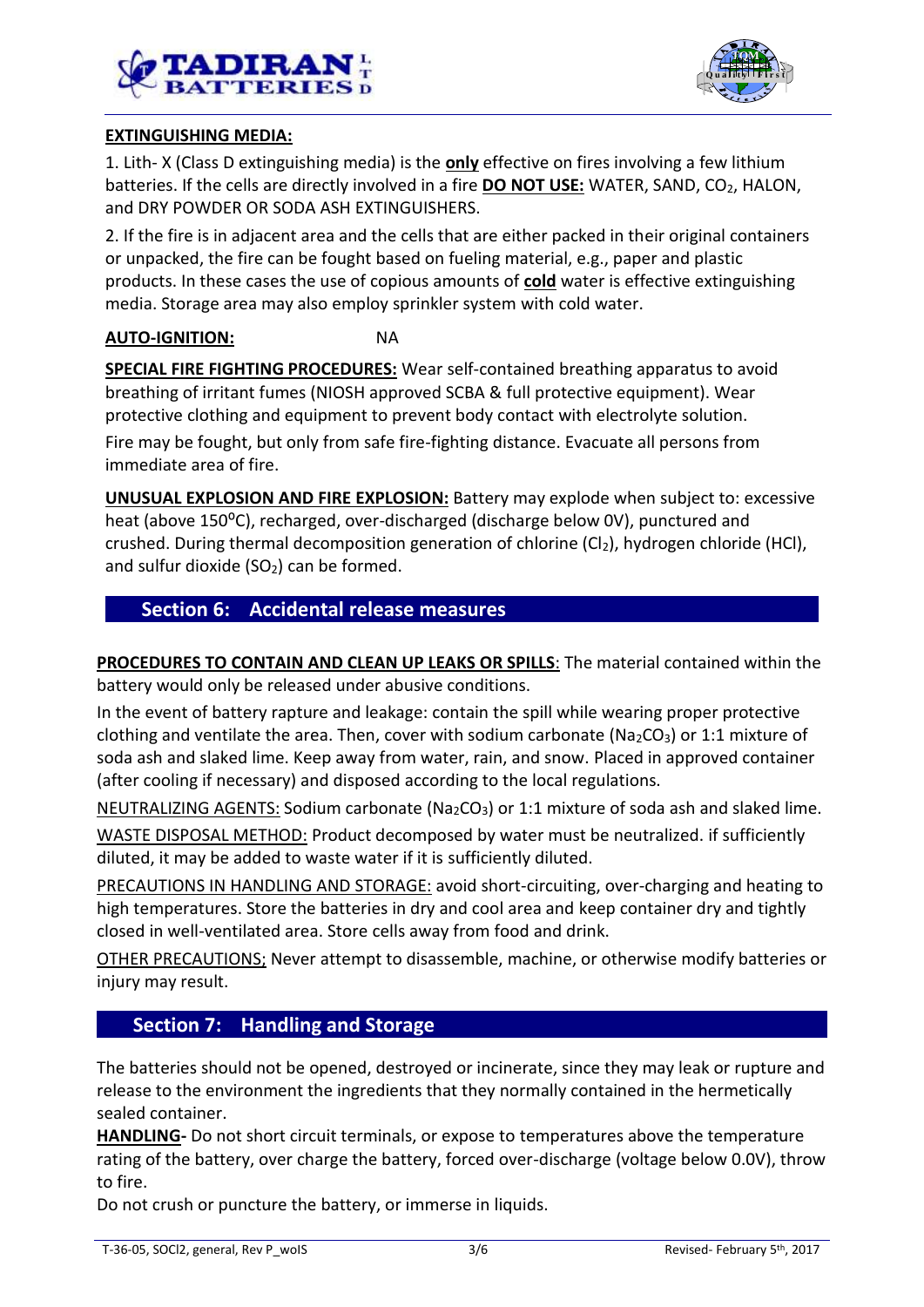



**STORAGE-** is preferably done in cool (below 30<sup>o</sup>C), dry and ventilated area, which is subject to little temperature change.

Do not place the battery near heating equipment, nor expose to direct sunlight for long periods. Elevated temperatures can result in shortened battery life and degrade performance.

Keep batteries in original packaging until use and do not jumble them.

Do not store batteries in high humidity environment for long periods.

**OTHER-** cells and batteries are not rechargeable batteries and should not be charged.

Applying pressure and deforming the battery may lead to disassembly followed by eye skin and throat irritation.

Follow manufacturer recommendations regarding maximum recommended current and operating temperature range.

## **Section 8: Exposure controls / personal protection**

GENERAL- The following safety measures are not necessary in normal use. They need only be applied if there is a risk that, in use or handling, the recommendations, as outlined in Section 3, have not been followed.

RESPIRATORY PROTECTION: In case of abuse or leak of liquid or fumes, use NIOSH approved Acid Gas Filter Mask or Self-Contained Breathing Apparatus.

VENTILATION: In case of abuse, use adequate mechanical ventilation (local exhaust) for battery that vents gas or fumes.

PROTECTIVE GLOVES: In case of spill use PVC or Nitrile gloves of 15 mils (0.015 inch) or thicker. **EYE PROTECTION: Use ANSI approved chemical worker safety goggles or face shield.** 

OTHER PROTECTIVE EQUIPMENT: In case needed, chemical resistance clothing is recommended along with eye wash station and safety shower should be available meeting ANSI design criteria. WORK HYGIENIC PRACTICES: Use good hygiene practice. Wash hands after use and before drinking, eating or smoking. Launder contaminated cloth before reuse.

SUPPLEMENTARY SAFETY AND HEALTH DATA: If the battery is broken or leaked the main hazard is the electrolyte. The electrolyte is mainly solution of Lithium chloride (LiCl), and aluminum chloride (AlCl3) in Thionyl chloride (SOCl2).

Fires may be fought but only from safe firefighting distance, evacuate all persons from immediate area of fire. Prevent heating of the battery, charging the battery, discharge to predetermined limit, do not crush, disassemble, incinerate or short circuit.

## **Section 9: Physical and chemical properties**

| Boiling point (760 mm Hg)          | NA, unless individual components exposed     |
|------------------------------------|----------------------------------------------|
| Vapor Pressure (mm Hg, 25°C)       | NA, unless individual components exposed     |
| Vapor Density (air=1)              | NA, unless individual components exposed     |
| Density (gr/cc)                    | $>1$ gr/cc                                   |
| Volatile by Volume (%)             | <b>NA</b>                                    |
| Evaporation Rate (butyl acetate=1) | NA, unless individual components exposed     |
| <b>Physical State</b>              | Solid                                        |
| Solubility in Water (% by weight)  | NA, unless individual components exposed     |
| PН                                 | NA, unless individual components exposed     |
| Appearance                         | Geometric Solid Object                       |
| Odor                               | If leaking, gives off pungent corrosive odor |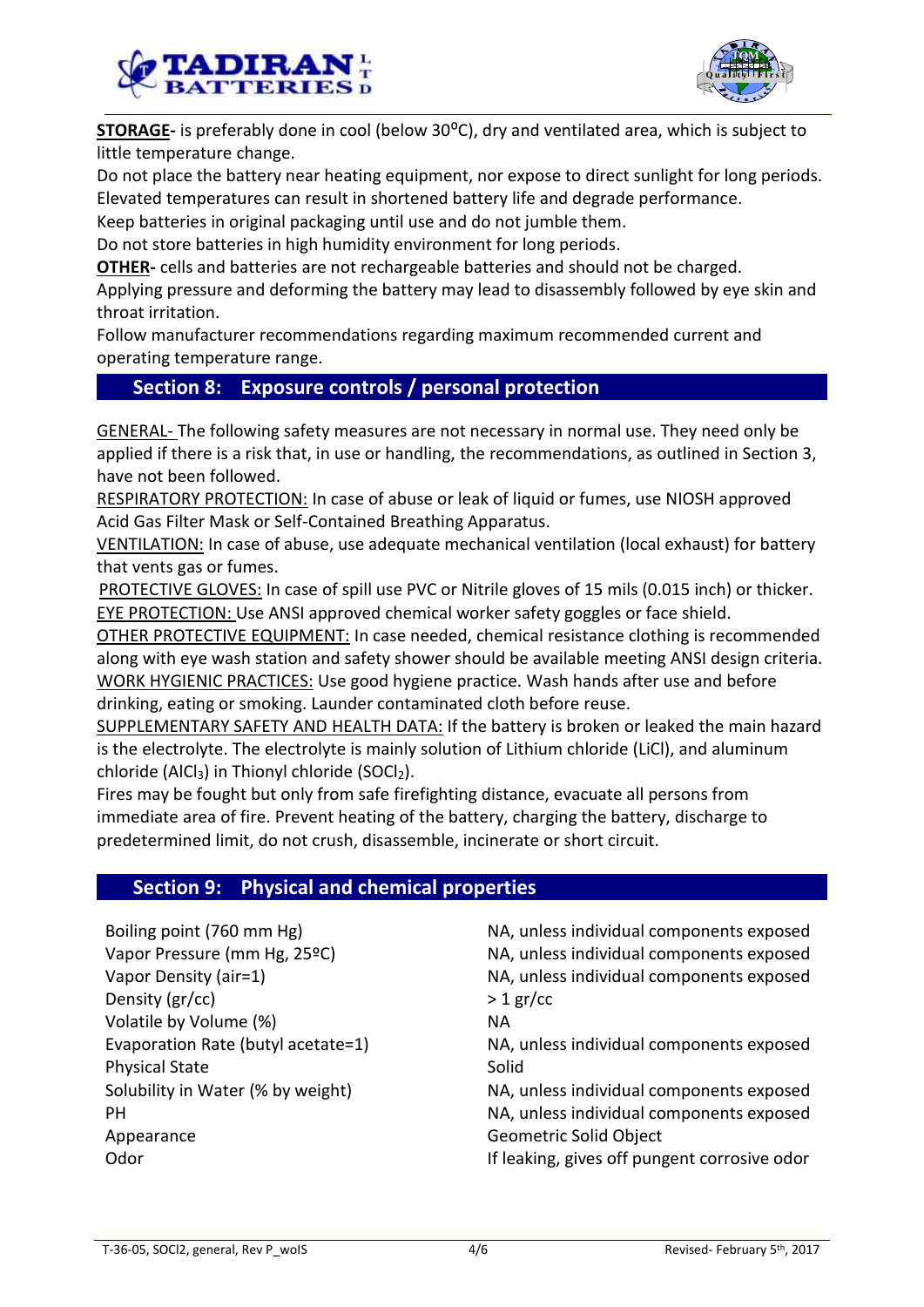



## **Section 10: Stability and reactivity**

| STABLE OR NOT STABLE                |                                        | Stable       |                                                                                                                               |                                                                                                  |
|-------------------------------------|----------------------------------------|--------------|-------------------------------------------------------------------------------------------------------------------------------|--------------------------------------------------------------------------------------------------|
| INCOMPATIBILITY (MATERIAL TO AVOID) |                                        |              |                                                                                                                               | Strong mineral acids, water and alkali solutions.                                                |
| <b>HAZARDOUS</b>                    |                                        |              |                                                                                                                               | 1. Reaction of lithium with water: Hydrogen (H <sub>2</sub> ), Lithium hydroxide (LiOH).         |
| <b>DECOMPOSITION</b>                |                                        |              |                                                                                                                               | 2. Thermal decomposition over 150°C: Sulfur oxides, (SO <sub>2</sub> , SO <sub>3</sub> ), Sulfur |
| <b>PRODUCTS</b>                     |                                        |              | chlorides (SCl <sub>2</sub> , S <sub>2</sub> Cl <sub>2</sub> ), Chlorine (Cl <sub>2</sub> ), Lithium oxide, Li <sub>2</sub> O |                                                                                                  |
|                                     |                                        |              | 3. Electrolyte with water: Hydrogen Chloride (HCl) and SO <sub>2</sub>                                                        |                                                                                                  |
| DECOMPOSITION TEMPERATURE (°F)      |                                        | <b>NA</b>    |                                                                                                                               |                                                                                                  |
| HAZARDOUS POLYMERIZATION:           |                                        | May Occur    | Will Not Occur X                                                                                                              |                                                                                                  |
| <b>CONDITIONS TO AVOID</b>          |                                        |              |                                                                                                                               | Avoid mechanical abuse and electrical abuse such as short-                                       |
|                                     |                                        |              |                                                                                                                               | circuiting, overcharge, over-discharge, (voltage reversal)                                       |
|                                     |                                        | and heating. |                                                                                                                               |                                                                                                  |
|                                     | Caption 44, Tantas lantas Lufamoration |              |                                                                                                                               |                                                                                                  |

## **Section 11: Toxicological information**

### THRESHOLD LIMIT VALUE (TLV) AND SOURCE: NA

HEALTH HAZARD ACUTE AND CHRONIC: Inhalation, skin contact, eye contact and ingestion are not likely by exposure to sealed battery.

Inhalation, skin contact and eye contact are possible when the battery is opened. Exposure to internal contents, the corrosive fumes will be very irritating to skin, eyes and mucous membranes. Overexposure can cause symptoms of non-fibrotic lung injury and membrane irritation.

Carcinogenicity- NTP: No

Carcinogenicity- IARC: No

Carcinogenicity- OSHA: No

Explanation of Carcinogenicity- No ingredient of a concentration of 0.1% or greater is listed as a carcinogen or suspected carcinogen.

SIGNS AND SYMPTOMS OF OVEREXPOSURE: Exposure to leaking electrolyte from ruptured or leaking battery can cause:

For further information refer to section 4.

## **Section 12: Ecological information**

- 1. When properly used or disposed the battery does not present environmental hazard.
- 2. Cells do not contain mercury, cadmium, lead or other heavy metals.
- 3. Do not let internal components enter marine environment. Avoid release to waterways, wastewater or ground water.

## **Section 13: Disposal Considerations**

- 1. Dispose in accordance with the applicable regulations in country and state.
- 2. Disposal should be performed by permitted, professional disposal firms knowledgeable in Federal, State or Local requirements of hazardous waste treatment and hazardous waste transportation.
- 3. Incineration should never be performed by battery users, but eventually by trained professional in authorized facility with proper gas and fume treatment.
- 4. Battery recycling should be done in authorized facility.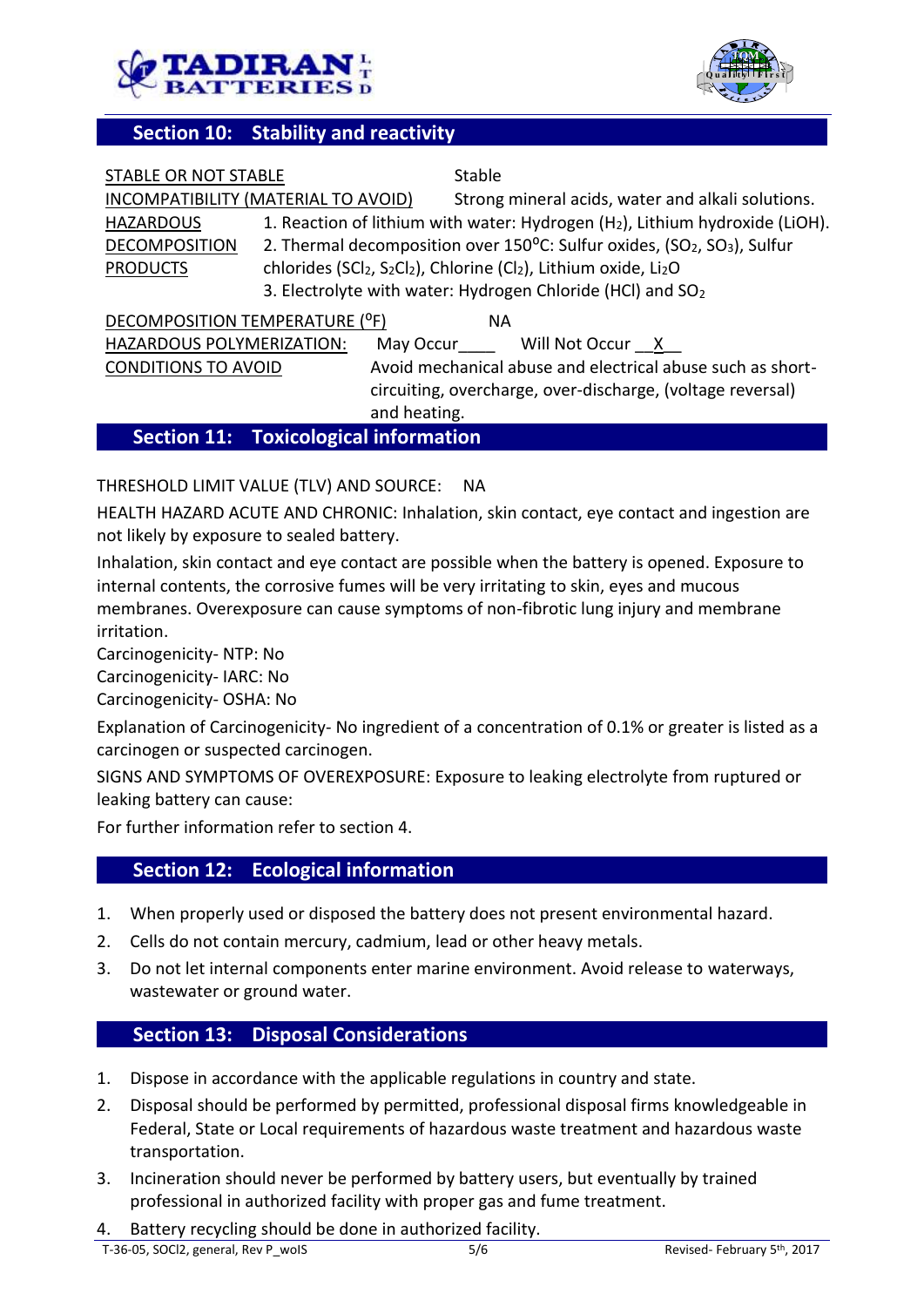



## **Section 14: Transport information**

### **Shipping Name:**

| UN 3090:                       | Lithium Metal Batteries                            |
|--------------------------------|----------------------------------------------------|
| UN 3091:                       | Lithium Metal Batteries contained in equipment, or |
|                                | Lithium Metal Batteries packed with equipment      |
| Hazard Classification: Class 9 |                                                    |
| <b>Packing Group:</b>          | N/A                                                |

### **Special provisions and packing instructions:**

The cells and batteries are manufactured under a quality management program in an ISO9001 certified factory and meet all the requirements of a UN manual of tests and criteria, Part III, subsection 38.3. The cells and batteries must be packed in accordance with Packing Instructions / Special Provisions (SP) of the applicable code:

IATA (58<sup>th</sup> revised edition)/ICAO (Packing Instructions: PI968, PI969 and PI970)

IMDG Code (SP188)

ADR (SP188).

**Transportation within, to and from the US:** are governed by the US DOT CFR 49, Parts 171, 172, 173 and 175. They details the required packaging and labels and transportation mode of cells transported separately or in equipment. The battery cannot be shipped, within, to, and from the US by passenger aircraft. Air shipments of cells can be done only by cargo aircraft.

**Air transport**: Lithium Metal cells and Batteries are forbidden for transport on passenger aircraft worldwide.

## **Section 15: Regulatory information**

- 1. All the cells and batteries are defined as "articles" and thus are exempt from the requirements of the Hazard Communication Standard".
- 2. The internal component (Thionyl chloride) is hazardous under the criteria of the Federal OHSA Hazard Communication Standard 29 CFR 1920.1200.
- 3. NFPA rating- Lithium batteries are not included in the NFPA material list. Below is the NFPA rating for lithium metal. Lithium metal is an internal component, enclosed by hermetically sealed metallic can. Under normal application is not exposed.

## **Section 16: Other information**

The information and the recommendations set forth are made in good faith and believed to be accurate at the date of preparation. The present file refers to normal use of the product in question. Tadiran Batteries makes no warranty expressed or implied.

#### **Assembly of battery packs:**

The design and assembly of battery packs require special skills, expertise and experience. Therefore, it is not recommended that the end user will attempt to self-assemble battey packs. It is preferable that any battery using lithium cells will be assembled by TADIRAN to ensure